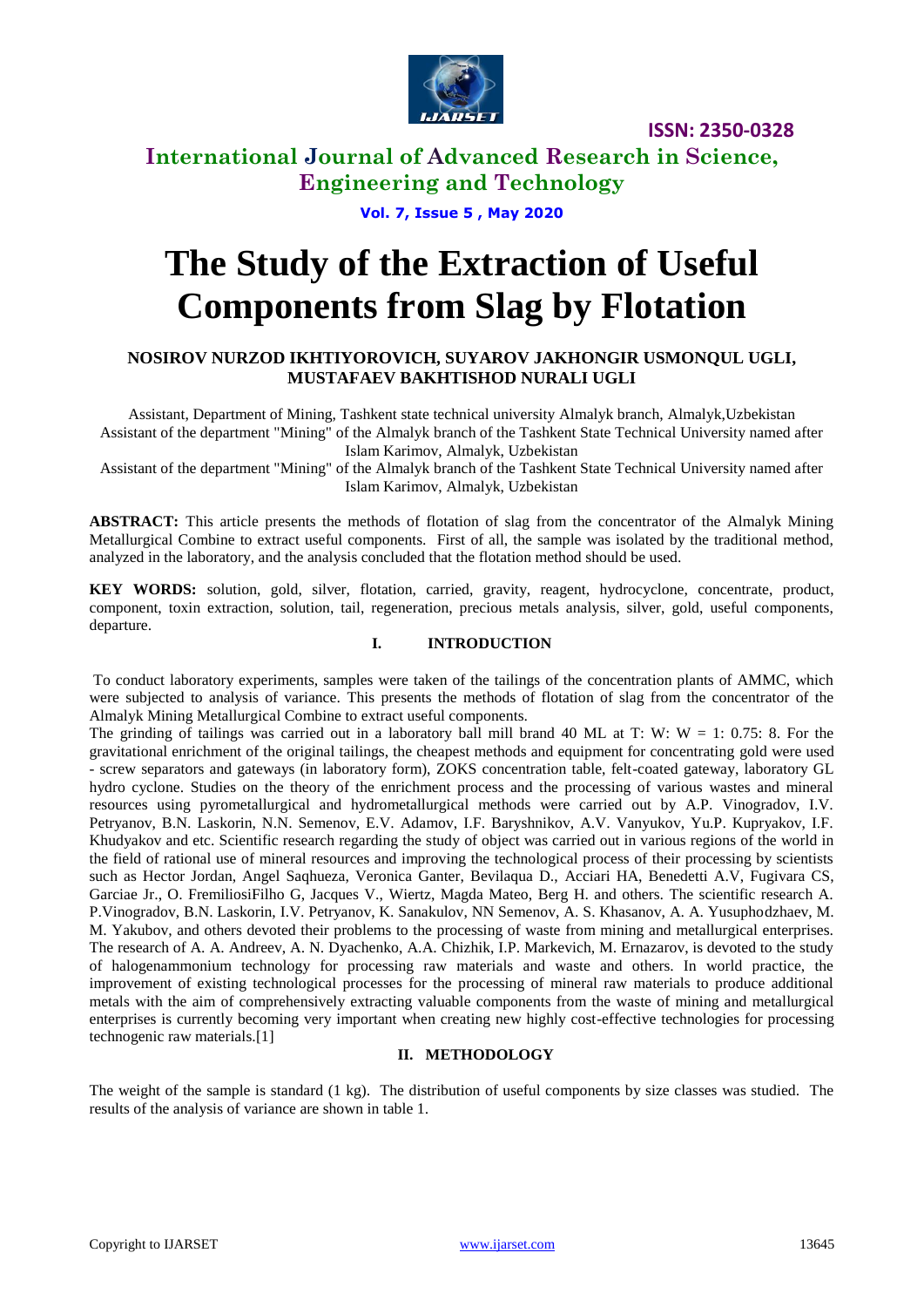

## **ISSN: 2350-0328 International Journal of Advanced Research in Science, Engineering and Technology**

### **Vol. 7, Issue 5 , May 2020**

| Sizeclass, |      | Exit, % | Content, % |       | <b>Extraction</b> |       |
|------------|------|---------|------------|-------|-------------------|-------|
| mkm        | г    | %       | Cu, %      | Fe, % | Cu, %             | Fe, % |
| $-70+60$   | 78,1 | 37,1    | 0,10       | 5,1   | 44.33             | 45.11 |
| $-60 + 50$ | 10,1 | 5,1     | 0.61       | 3,74  | 31,22             | 4,5   |
| $-50 + 40$ | 11,0 | 5,3     | 0,06       | 3,4   | 2.5               | 4,2   |
| $-40+30$   | 15,0 | 7.3     | 0.05       | 3,6   | 2,8               | 5,8   |
| $-30 + 20$ | 8,4  | 5,1     | 0,048      | 2.9   | 1,80              | 2,67  |
| $-20+10$   | 13,8 | 6,7     | 0,06       | 4,7   | 3,5               | 7.3   |
| $-10+0$    | 61,4 | 30,2    | 0,061      | 5.0   | 17.2              | 33.34 |
| Ref. tails | 200  | 100     | 0,11       | 4.6   | 100               | 100   |

Table 1.The results of the analysis of variance flotation tailings.

From the results of table 1 it follows that the main part of the useful components is contained in the particle size class - 70 +60 microns.

The first series of experiments was conducted with reagents BKS, T-92. The subsequent series of experiments were carried out with polyfunctional reagents and reagent T-92.

The technological regime of flotation is as follows. The regrinding of the initial tailings before flotation was carried out for 30 minutes to 98% of the particle size class 0.074 mm. [2] Work was carried out to determine the optimal consumption of a multifunctional reagent according to the flotation scheme shown in Fig.1.



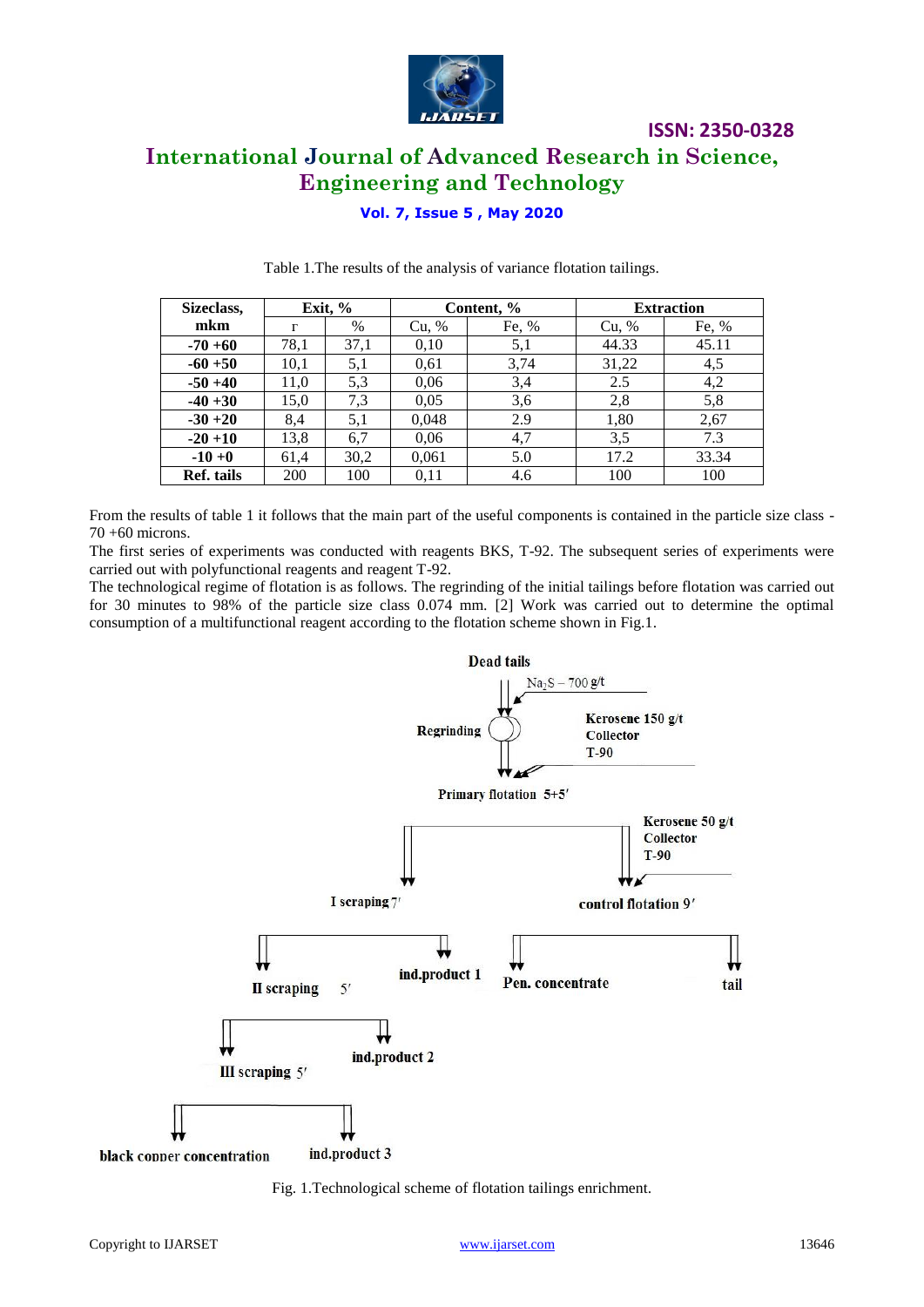

**ISSN: 2350-0328**

### **International Journal of Advanced Research in Science, Engineering and Technology**

### **Vol. 7, Issue 5 , May 2020**

The consumption of a multifunctional reagent ranged from 50 to 100 g  $/$  t. Table 2 shows the results of flotation of stale tails at different rates of polyfunctional reagent. It is shown that the optimal consumption of a multifunctional reagent is a flow rate of 75  $g/t$ .

| Enrichmentpro | Exit, % |       | <b>Content</b>   | <b>Extraction</b> |       | <b>Note</b>                                         |  |  |
|---------------|---------|-------|------------------|-------------------|-------|-----------------------------------------------------|--|--|
| ducts         |         | Cu, % | Fe, %            | Cu, %             | Fe, % |                                                     |  |  |
|               |         |       |                  |                   |       |                                                     |  |  |
| blackkonstr.  | 0,9     | 7,9   | 10,1             | 68,7              | 2,31  |                                                     |  |  |
| ind. pr 1     | 15,0    | 0,03  | 4,01             | 3,7               | 15,26 | BKs-175 g/tT-92-60 g/tRegrinding<br>30 min          |  |  |
| ind. pr 2     | 3,4     | 0,07  | 5,41             | 2,24              | 5.01  |                                                     |  |  |
| ind. pr 3     | 0,98    | 0,7   | 7,4              | 7,1               | 1,9   |                                                     |  |  |
| pen. conc.    | 8.5     | 0.04  | 5.01             | 3,2               | 11,01 |                                                     |  |  |
| tail          | 72,0    | 0,022 | 3,4              | 15,3              | 65.1  |                                                     |  |  |
| dead tail     | 100     | 0,01  | 3,8              | 100               | 100   |                                                     |  |  |
| blackkonstr.  | 0,4     | 13.2  | 9.6              | 54,01             | 1,1   |                                                     |  |  |
| ind. pr 1     | 13      | 0,03  | 4,6              | 3,92              | 16,94 |                                                     |  |  |
| ind. pr 2     | 2.6     | 0,7   | 6,8              | 18,28             | 5.01  |                                                     |  |  |
| ind. pr 3     | 0,65    | 1     | 7,9              | 6,53              | 1,45  | Multifunctional reagent -50 $g/t$<br>T-92-60 $g/t$  |  |  |
| pen. conc.    | 7.5     | 0,03  | 5,2              | 2,26              | 11,05 |                                                     |  |  |
| tail          | 75,85   | 0,021 | $\overline{3}$   | 16.00             | 64,46 |                                                     |  |  |
| dead tail     | 100     | 0.100 | 3.530            | 100               | 100   |                                                     |  |  |
| blackkonstr.  | 0,48    | 13,9  | 7,5              | 69,16             | 1,00  |                                                     |  |  |
| ind. pr 1     | 12,6    | 0,03  | 3,2              | 3.92              | 11,16 |                                                     |  |  |
| ind. pr 2     | 2,9     | 0,08  | 4,8              | 2,40              | 3,85  |                                                     |  |  |
| ind. pr 3     | 0,8     | 0,8   | 5,9              | 6,63              | 1,31  | Multifunctional reagent -75 $g/t$<br>T-92-40 $g/t$  |  |  |
| pen. conc.    | 6,1     | 0,03  | 4,7              | 1,90              | 7,94  |                                                     |  |  |
| tail          | 77.12   | 0.02  | $\overline{3.5}$ | 15,99             | 74,74 |                                                     |  |  |
| dead tail     | 100     | 0,096 | 3,612            | 100               | 100   |                                                     |  |  |
| blackkonstr.  | 0,8     | 9,1   | 9.6              | 70,21             | 2,13  |                                                     |  |  |
| ind. pr 1     | 15.4    | 0,02  | 3,8              | 2,97              | 16,20 | Multifunctional reagent -100 $g/t$<br>T-92-60 $g/t$ |  |  |
| ind. pr 2     | 4,9     | 0,06  | 6,4              | 2,84              | 8,68  |                                                     |  |  |
| ind. pr 3     | 1,2     | 0,72  | 6,9              | 8,33              | 2,29  |                                                     |  |  |
| pen. conc.    | 6.9     | 0,03  | 5,2              | 2,00              | 9,93  |                                                     |  |  |
| tail          | 70.8    | 0,02  | 3,1              | 13,66             | 60,76 |                                                     |  |  |
| dead tail     | 100     | 0,104 | 3,612            | 100               | 100   |                                                     |  |  |

Table 2.Concentration tailings flotation results at various reagent consumption.

As follows from the results of atomic absorption analysis, maximum content of gold and silver are set in a heavy nonmagnetic fraction (table.1.7) due to the presence in it of high amounts of sulfide minerals remaining after pre-analysis selection of gold particles. Study of sulfides in the polished briquettes under the microscope suggests that gold and silver are in fine form, called "invisible", i.e. it is difficult to extract a "hard" gold. In addition, when viewing the material isolated fractions, the polished briquettes was established the presence of "apparent" gold with a size of 0.001 mm. zolotim more "Visible" gold is approximately 70% of the total amount of gold in the samples. Order 45-40% of the gold is free from intergrowths with other minerals. The size of his zolotim ranges from 0.01 to 0.002 mm. Dominated by gold particles size from 0,004 to 0,006 mm. they Often smolder cheshuichatoe, plate, provolochnoe form. [3]

The remaining 35-30% of the gold contained in the intergrowth of goethite, goethite-simontoye beans. The gold forms a single thin inclusions or adheres to their boundary areas, settling in the cracks and pores. The size of these zolotim varies from 0.04 to 0.02 mm. they are characterized amoeboid lumpy shape. Color zolotim in this Association yellow full-bodied.